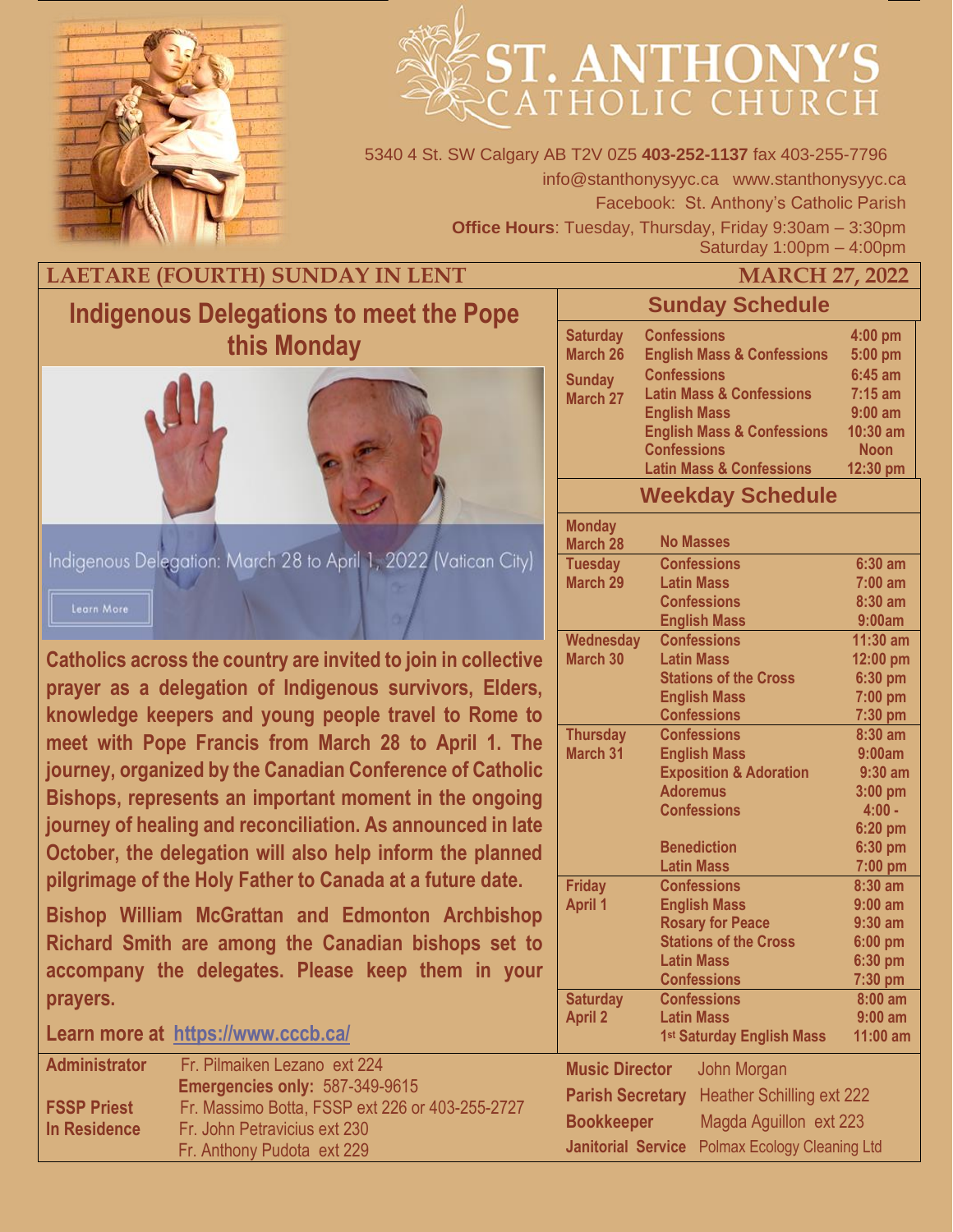Pastoral Notes

## **Laetare Sunday**

During Lent, we make the commitment to Pray, Fast and Give Alms. It is my hope and my constant prayer that we were able to maintain these Lenten disciples which give strength to our body, to our will and especially to our soul, because the spiritual benefits of the Lenten disciplines are countless.

Even though this Liturgical Season invites us to reflect and to repent, to leave behind our old self and renounce to the things that prevent us to have a deeper relationship with God, it is also a Season to find joy. Yes, Joy. Why joy? Because joy is not similar to happiness. Joy, as defined by the Oxford English Dictionary, is success or satisfaction. Even in the midst of trials and challenges, we can find satisfaction.

The Lenten disciplines do bring satisfaction to our life. This Sunday, in particular, as we celebrate Laetare Sunday, we are faced with the challenge of the parable commonly known as the Parable of the Prodigal Son, who after claiming his part of his father's inheritance leads a dissolute life. But when he comes to his senses, he is resolved to return to his father.

Many may find themselves with the same resolution as this man, to return to the Father and say, "Father, I have sinned against heaven and before you; I am no longer worthy to be called your son". The Father receives us with open arms, embraces us and welcomes us. That is the joy of conversion, knowing that once again we can embrace the Father. This joy is not momentary, but it is a lasting gift.

The lasting joy is the joy we experience on Laetare Sunday, the joy of knowing that our redemption is at hand and the passion and death of the Lord gives room to the Resurrection, the victory over death. Do not be afraid to leave your old self behind, but embrace the new you that the Lord is nourishing, so you may bear fruit, and fruit in abundance.

## **RESOURCES FOR CHILDREN**

#### **The Kid's Bulletin**

**[https://thekidsbulletin.files.wordpress.com/2022/02/the](https://thekidsbulletin.files.wordpress.com/2022/02/the-kids-bulletin-lent-4.pdf)[kids-bulletin-lent-4.pdf](https://thekidsbulletin.files.wordpress.com/2022/02/the-kids-bulletin-lent-4.pdf)**

**Children's Liturgy of the Word with Miss Heidi (Catholic TV) <https://www.catholictv.org/childrens-liturgy.html>**

### **Livestream Sunday 10:30am**

<https://www.youtube.com/c/StAnthonysCatholicChurchCalgaryAB>

[Facebook.com/stanthonysyyc](https://www.facebook.com/stanthonysyyc/) or Telus Optik 877



#### **[CCCB Daily Readings](http://ec2-34-245-7-114.eu-west-1.compute.amazonaws.com/daily-texts/reading/2022-03-27)**

Psalm: 34

First Reading: Joshua 5.9a, 10-12 Second Reading: 2 Corinthians 5.17-21 Gospel: Luke 15.1-3, 11-32

St. Anthony's Updates

#### **Farewell Fr. John Petravicius**.

Our dear Fr. John Petravicius will be transferring to Providence Care Centre in Calgary. It is with sadness that we say goodbye to Fr. John, who inspired so many during his stay at St. Anthony's rectory. We wish him farewell. Our community will continue praying for him. Thank you for your testimony, Fr. John. **Please come and say farewell to Fr. John in the Parish Hall after all the Masses this weekend.**

#### **Ministry Fair March 26/27**

As we move forward to resume our community activities at St. Anthony's we are excited to invite you to attend our **Ministry Fair this weekend, March 26/27 after all the Masses in the Parish Hall**. Come and learn more about your opportunities to participate in our community.

#### **Fr. Pilmaiken away from St. Anthony's April 1-3**

While Fr. Pilmaiken is away, Fr. Anthony Pudota will preside at the weekend Masses and hear confessions.

#### **Holy Week and Easter Choir**

Singers are invited to join the Holy Week and Easter Choir. Contact [John.Morgan@calgarydiocese.ca](mailto:John.Morgan@calgarydiocese.ca) to join.

#### **Rosary for Peace**

Please join us to pray the Rosary for Peace in Ukraine and the world on Fridays after the 9:30am Mass.

#### **Healing Corner**

Lord, please have mercy upon me and heal me of my sins. Free me from all tendencies toward judgmentalness and help me, in imitation of You, to love and welcome the sinner in my midst so that I, as a sinner, will be welcomed by You. Jesus, I trust in You. Amen.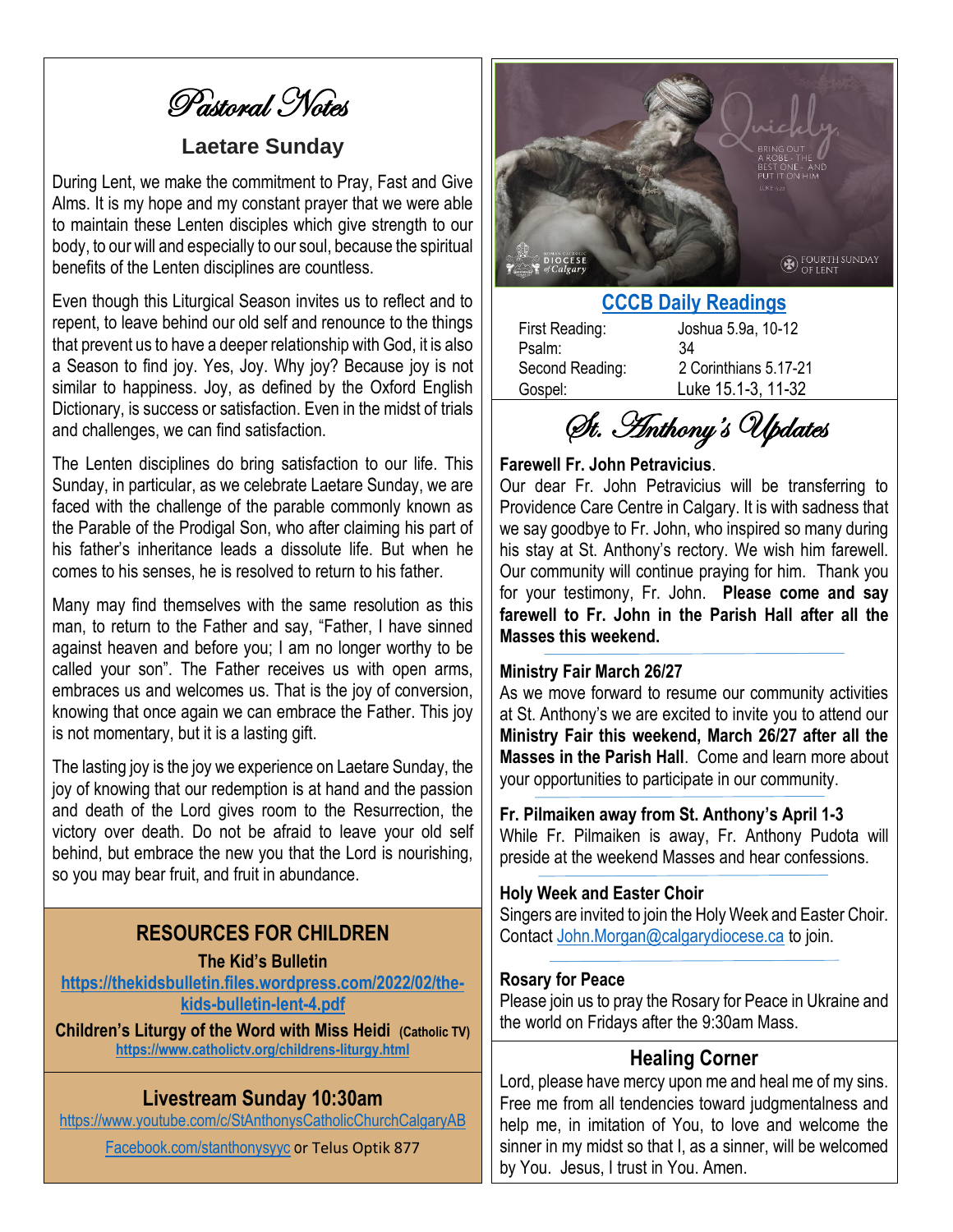# **MASS INTENTIONS**

| Sunday, March 27                                                                                                                                              |                  |                                                        |  |  |  |
|---------------------------------------------------------------------------------------------------------------------------------------------------------------|------------------|--------------------------------------------------------|--|--|--|
| 7:15am Latin                                                                                                                                                  | SI               | <b>Private Intention</b>                               |  |  |  |
| 9:00am English                                                                                                                                                | <b>SI</b>        | <b>Stacey McRae Arbuthnott</b>                         |  |  |  |
|                                                                                                                                                               | <b>RIP</b>       | Juraj Tomas                                            |  |  |  |
| 10:30am English                                                                                                                                               | <b>SI</b>        | All Parishioners.                                      |  |  |  |
| 12:30 pm Latin                                                                                                                                                | SI               | Doreen McKinnon                                        |  |  |  |
| Monday, March 28                                                                                                                                              |                  | No Masses                                              |  |  |  |
| Tuesday, March 29                                                                                                                                             |                  |                                                        |  |  |  |
| 7:00am Latin                                                                                                                                                  | SI               | Fr. Benno Korte                                        |  |  |  |
| 9:00am English                                                                                                                                                | SI               | <b>Elizabeth Mont</b>                                  |  |  |  |
|                                                                                                                                                               | SI               | Dusan Tomas Jr. Family                                 |  |  |  |
| <b>Wednesday, March 30</b>                                                                                                                                    |                  |                                                        |  |  |  |
| 12:00pm Latin                                                                                                                                                 | RIP              | Valens De Silva                                        |  |  |  |
| 7:00pm English                                                                                                                                                | <b>RIP</b>       | Iluminada Conwi                                        |  |  |  |
|                                                                                                                                                               | RIP              | Zuzanna Tomas                                          |  |  |  |
| Thursday, March 31                                                                                                                                            |                  |                                                        |  |  |  |
| 9:00am English                                                                                                                                                | SI<br>SI         | Johnson Mont<br><b>Chovanec Family</b>                 |  |  |  |
|                                                                                                                                                               | <b>RIP</b>       | Carol Tholenaer                                        |  |  |  |
| 7:00pm Latin                                                                                                                                                  |                  |                                                        |  |  |  |
| Friday, April 1                                                                                                                                               |                  |                                                        |  |  |  |
| 9:00am English                                                                                                                                                | RIP              | <b>Elsie Soucek</b>                                    |  |  |  |
|                                                                                                                                                               | SI<br>SI         | Marjorie Tabuno<br>Elvin & Clara Mckinney              |  |  |  |
| 6:30pm Latin                                                                                                                                                  |                  |                                                        |  |  |  |
| Saturday, April 2                                                                                                                                             |                  |                                                        |  |  |  |
| 9:00am Latin                                                                                                                                                  | SI               | <b>Patrick McKinnon</b>                                |  |  |  |
| 11:00am English                                                                                                                                               | <b>RIP</b>       | <b>Marlito Licudine</b>                                |  |  |  |
| 5:00pm English                                                                                                                                                | <b>RIP</b><br>SI | Joan Smith<br>Lenka Tomas Family                       |  |  |  |
|                                                                                                                                                               |                  |                                                        |  |  |  |
|                                                                                                                                                               |                  | <b>LATIN MASS CALENDAR</b>                             |  |  |  |
| Sunday, March 27                                                                                                                                              |                  | 1st CL (Laetare) 4th Sunday of Lent                    |  |  |  |
| Sunday, April 3                                                                                                                                               |                  | 1st CL Passion Sunday                                  |  |  |  |
| Sunday, April 10                                                                                                                                              |                  | 1st CL Palm Sunday                                     |  |  |  |
|                                                                                                                                                               |                  | <b>LET US PRAY FOR THE SICK</b>                        |  |  |  |
|                                                                                                                                                               |                  | Lorenzo, Rose Dourado, Morris Drydyk, Lois Goodfellow, |  |  |  |
|                                                                                                                                                               |                  | Eloise Killam, Evelyn Manser, Carter McLachalan,       |  |  |  |
|                                                                                                                                                               |                  | Johnson Mont, Leanne Morgan, Charlene Munn,            |  |  |  |
|                                                                                                                                                               |                  | Fr. John Petravicius, Veronica Wong, Colleen Yey       |  |  |  |
|                                                                                                                                                               |                  | May the Lord grant them healing, comfort, and peace.   |  |  |  |
| <b>REST IN PEACE</b>                                                                                                                                          |                  |                                                        |  |  |  |
| <b>Georgina Morrison and Munira Nader</b>                                                                                                                     |                  |                                                        |  |  |  |
| Our heartfelt sympathies to their families.                                                                                                                   |                  |                                                        |  |  |  |
|                                                                                                                                                               |                  |                                                        |  |  |  |
| May their souls and the souls of all the faithful departed,<br>through the mercy of God, rest in peace.                                                       |                  |                                                        |  |  |  |
| Like the forgiving father of Luke's Gospel, God<br>welcomes us home in spite of our sinfulness, and<br>calls us to a life of holiness. Where are you at home? |                  |                                                        |  |  |  |

Are you being called to a life as an ordained or a consecrated person? If God is calling you, to be a priest,

religious or deacon, visit: **[catholicyyc.ca/vocations](http://www.catholicyyc.ca/vocations)**



# **WEEKLY ADORATION**

**Thursday March 31 10 am – 6 pm**

**Adoremus 3-4pm Confessions 4-6pm**

**If there is anything you need, pray for it. Philippians 4:6** [Red Altar Candle Offering](https://stanthonysyyc.ca/wp-content/uploads/2020/10/RED-ALTAR-CANDLE-OFFERING.pdf)

A minimum of 2 people per hour are required Please Register [in advance](https://volunteersignup.org/EXBPK) on our website or sign in at the office door.

# **PASCHAL TRIDUUM SCHEDULE**

## **Commemoration of the Lord's Supper**

**6:30pm English**

**Thursday**

**Holy** 

**April 14**

**Good Friday**

**IRD SUND**<br>OF LENT

**OFFERINGS** 

**April 15**

Followed by Adoration of the Blessed Sacrament at the Altar of Repose (Parish Hall) until midnight.

#### **8:30pm Latin**

**Commemoration of the Lord's Passion**

**Noon Stations of the Cross**

**3:00pm English**

**5:30pm Latin** 

**Easter Vigil Commemoration of the Lord's Resurrection 8:00pm English**

**April 16 11:00pm Latin** 

## **Lenten Reconciliation at St. Anthony's**

**Sundays 6:45am – 2:00pm (1/2 hour before and during all Masses)**

**Mondays & Tuesdays 6:30 – 6:50am, 8:30 – 8:50am Wednesdays 11:30 – 11:50am, 7:30 – 8:00pm**

**Thursdays – 8:30 – 8:50am, 4:00 - 6:20pm**

**Fridays – 8:30 – 8:50am, 7:30 – 8:00pm**

**Saturdays – 8:00 – 8:50am, 4:00 – 4:50pm**

**Our parish relies on your regular offertory giving for maintenance and growth and outreach. Thank you for your generosity. E-transfer:** isupport@stanthonysyyc.ca

> **Pre-Authorized Withdrawal registration** & **Credit Card donations:** [stanthonysyyc.ca/donation](https://stanthonysyyc.ca/donation/)

**Mail cheques to:** 5340 4 Street SW, Calgary, T2V 0Z5